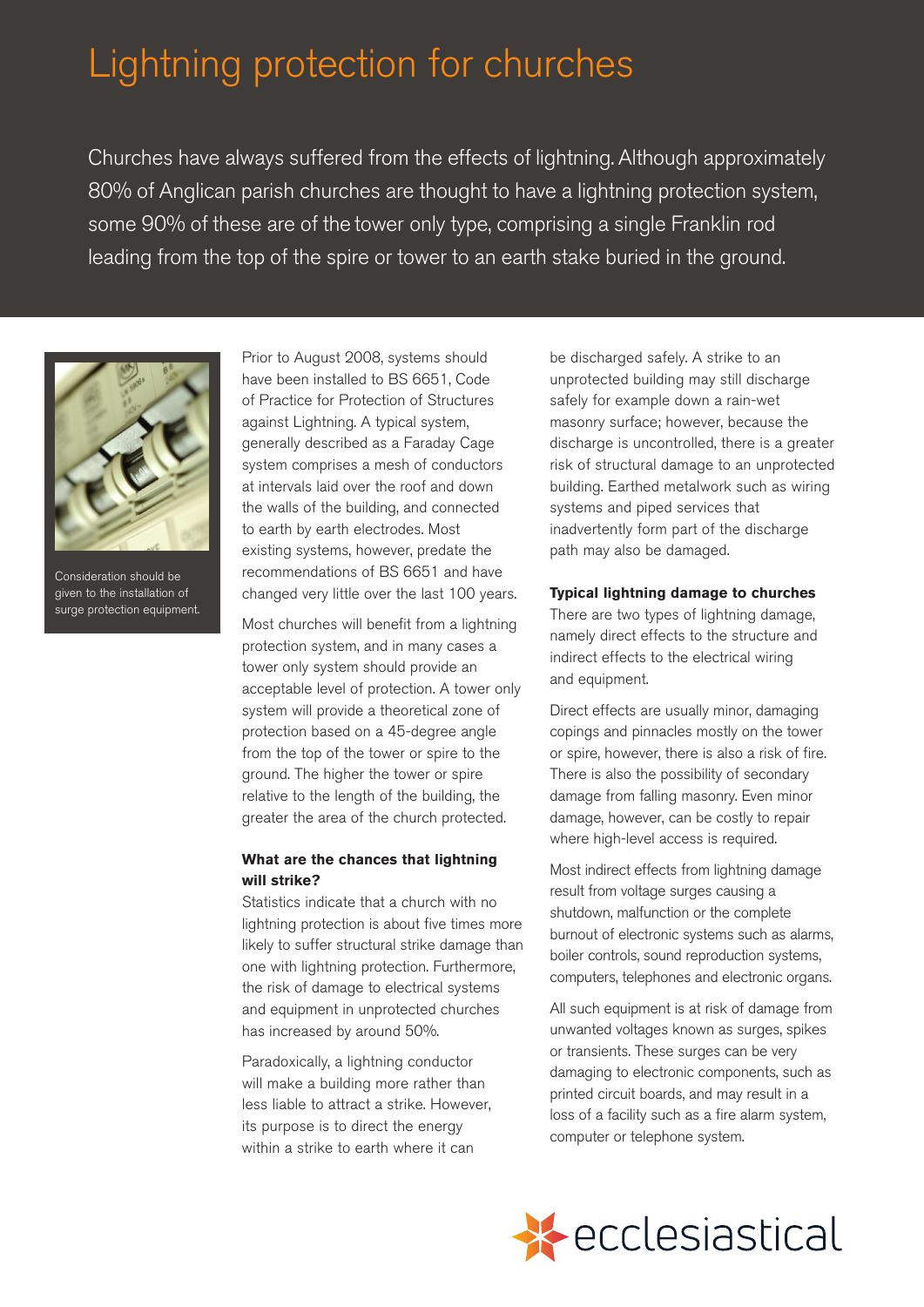The most common and the most damaging surges are those caused by lightning which produces voltage surges on overhead and underground cables, both power and communications.

Approximately six out of ten insurance claims for lightning damage to churches are for damage to electrical wiring and equipment rather than structural damage. Consideration should be given to the installation of surge protection equipment.

 There is a range of devices tailored for the protection of different types of equipment and it is essential that specialist advice is obtained before installation. Only electrical contractors with full scope registration or membership to work on commercial installations with the National Inspection Council for Electrical Installation Contracting (NICEIC), The Electrical Contractors' Association (ECA) or The National Association of Professional Inspectors and Testers (NAPIT) should be employed.

 Mains surge protection devices should always be installed in accordance with BS 7671, the Institution of Engineering and Technology (IET) Requirements for Electrical Installations, Current Edition.

#### **Installation of new systems**

It is usual for a church-appointed architect or building surveyor to take the lead in these matters and to liaise between church authorities and other bodies, including Historic England where appropriate.

A suitably qualifed specialist installer will need to be appointed and all relevant statutory regulations, including those under the Health & Safety at Work etc. Act 1974 must be followed.

#### **Ecclesiastical policy**

 After a period of running in parallel, from the end of August 2008, BS 6651 has been replaced by BS EN 62305. The new standard incorporates hundreds of changes and is considerably larger and more complex. There are four main parts covering (1) General Principles, (2) Risk Management, (3) Physical Damage to Structures and Life Hazard and (4) Electrical and Electronic Systems within Structures. The protection of electronic equipment is now an integral part of the standard.

Whilst BS 6651 recommended that lightning protection systems should be inspected and tested at fixed intervals. preferably not exceeding 12 months, the maximum interval under the new standard is four years; it may be convenient to reduce this to two and a half years to fit the quinqennial inspection cycle, with an annual visual inspection by a church officer. An inspection and test is also advisable following a strike or suspected strike as some damage may have occurred. Records of all inspections and tests should be maintained.

 Installing a lightning conductor system is not usually a policy condition where cover against lightning damage is provided. However, installing lightning protection, as part of a risk assessment strategy, together with its ongoing maintenance and testing, not only serves to protect the building for future generations to enjoy, but should help to reduce claims costs in the longer term.

This is only a brief summary of a very complex subject. Specialist advice must always be sought before installing any electrical equipment and installation must only be undertaken by competent persons.